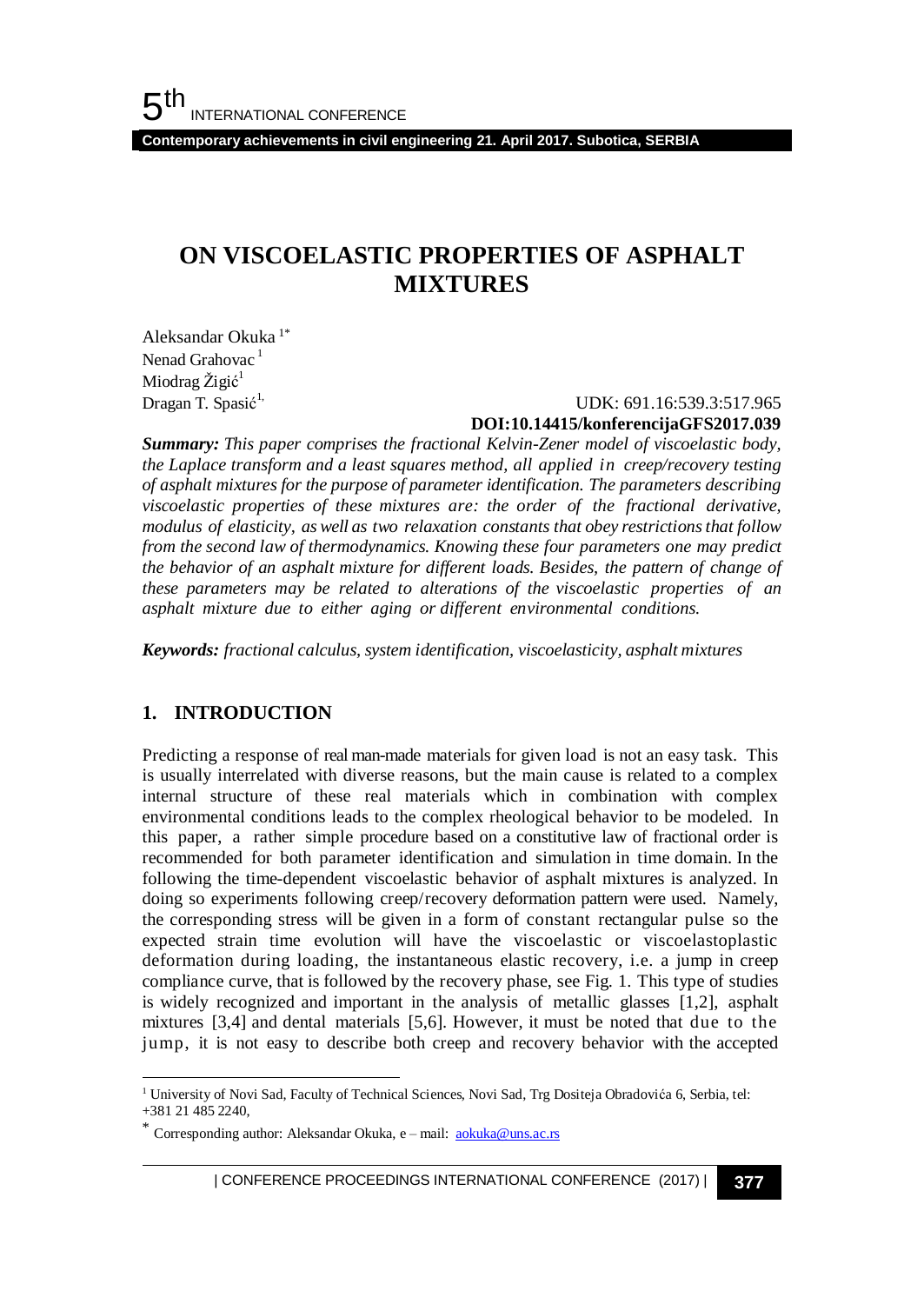# ${\bf 5}$  . МЕЂУНАРОДНА КОНФЕРЕНЦИЈА **Савремена достигнућа у грађевинарству 21. април 2017. Суботица, СРБИЈА**

constitutive axiom and the same set of parameters. In some cases, when the corresponding stress level is sufficiently small the fractional Kelvin-Zener model (FKZM) of viscoelastic body, see [8], can yield the result, i.e. the creep/recovery deformation pattern can be described by the Mittag-Leffler function and the same set of parameters in both phases. In other situations, with higher stress levels the behavior of asphalt mixture becomes viscoplastic with a significantly greater level of residual strain which can be accompanied with unsatisfactorily results when compared to the experiments, especially in the recovery phase. To overcome this problem one may propose different functions for the recovery phase as in [3, 4] for example. Here we intend to show that the good prediction can be obtained by keeping the same function in both phases but with a change of only two parameters corresponding to recovery phase comparing to the values in the loading phase.

### **2. PROBLEM FORMULATION**

Consider a viscoelastic rod of a given length starting to deform from its virginal state subjected to stress

$$
\sigma = \kappa (H(t) - H(t - k)), \tag{1}
$$

where  $\kappa$  is constant and where the Heaviside step function is recognized. It is assumed that the rod model is given in the form corresponding to the fractional Kelvin-Zener constitutive axiom, FKZM for short, i.e.

$$
\sigma + a\sigma^{(\alpha)} = E(\varepsilon + b\varepsilon^{(\alpha)})
$$
 (2)

with  $0<\alpha<1$ , E $>0$ , b $>a>0$ , respectively being the order of the Riemann-Liouville fractional derivative used, the modulus of elasticity, and the relaxation constants obeying constraints that follow from the Clausius-Duhem inequality.

The straightforward application of the Laplace transform and its inverse yields the corresponding strain in the following form

$$
\varepsilon(t) = \begin{cases}\n\frac{\kappa}{E} \left( 1 - \left( 1 - \frac{a}{b} \right) e_{\alpha} \left( t, \frac{1}{b} \right) \right) & \text{for } 0 < t \le k, \\
\frac{\kappa}{E} \left( 1 - \left( 1 - \frac{a}{b} \right) e_{\alpha} \left( t, \frac{1}{b} \right) \right) - \frac{\kappa}{E} \left( 1 - \left( 1 - \frac{a}{b} \right) e_{\alpha} \left( t - k, \frac{1}{b} \right) \right) H(t - k) & \text{for } t > k,\n\end{cases}
$$
\n(3)

where  $e_{\alpha}$ L  $\left(t,\frac{1}{t}\right)$ J  $\backslash$  $e_{\alpha}\left(t, \frac{1}{b}\right)$  stands for the generalized Mittag-Leffler function, see [7]. From the

above expression one may easily get the jump corresponding to instantaneous elastic recovery at *t=k*. It reads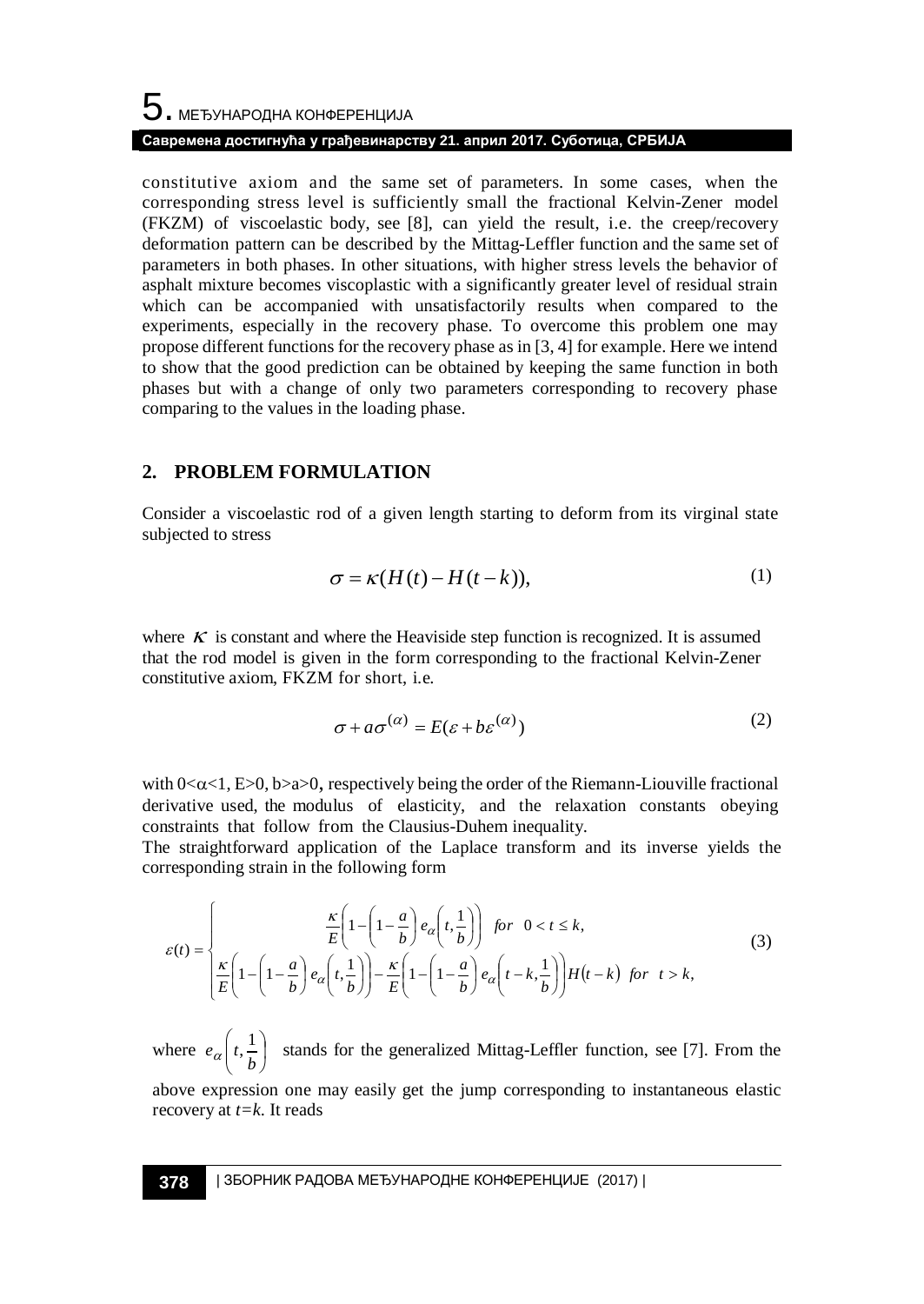#### 5 th INTERNATIONAL CONFERENCE

**Contemporary achievements in civil engineering 21. April 2017. Subotica, SERBIA**

$$
\Delta \varepsilon(k) = \frac{\kappa}{E} \frac{a}{b}.
$$
 (4)

Thus, we may speculate that this model may have a chance to capture creep/recovery behavior.

The problem can be cast in dimensionless form and the corresponding creep compliance curve can be easily obtained.

#### **3. RESULTS**

In order to relate this model to real data, we are going to find the parameters corresponding to the material-asphalt mixture Hot Rolled Asphalt (HTA). This material is tested at laboratory of University of Nottingham to uniaxial creep compression. The details of the creep/recovery test and the corresponding results were reported in Fig. 8 of [4]. It is important to note that these creep/recovery tests are characterized with high stress intensity of 1MPa and long lasting recovery period. In this work, one of these three tests is going to be considered, namely the test when the unloading phase starts at 25s. The values of material parameters are obtained by use of the fitting procedure known as a method of least squares. As a result, the fitting within the creep phase from the experimental results, the following values of the material FKZM parameters are obtained



 $\alpha = 0.537$ ,  $E = 39.64$ ,  $a = 1.127$ , and  $b = 39.64$ .

Figure 1. Agreement between the experimental data and this model

The obtained compliant curve (a) for 4 parameters FKZM is shown in Fig. 1. As expected, since the stress intensity was high, there was great mismatch between obtained and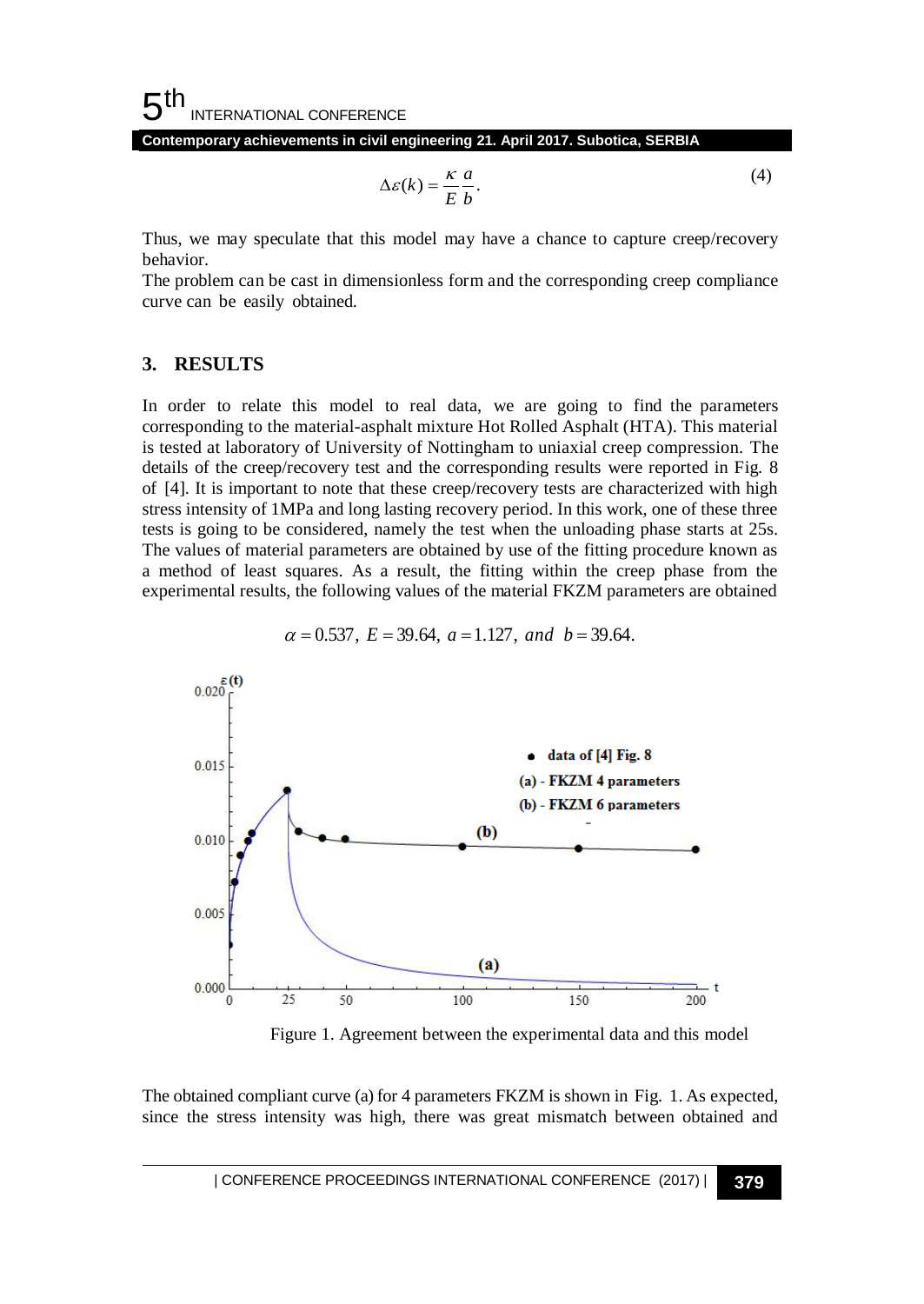# $\mathbf 5$ . међународна конференција **Савремена достигнућа у грађевинарству 21. април 2017. Суботица, СРБИЈА**

experimental results in the recovery phase. To overcome this, we are going to change two parameters in the recovery phase, i.e. the modulus of elasticity E and the relaxation constant b. This new values of the parameters to be used in the recovery phase will be denoted by  $E_r$  and  $b_r$ . Thus the corresponding strain of the mixture model reads

$$
\varepsilon(t) = \begin{cases}\n\frac{\kappa}{E} \left( 1 - \left( 1 - \frac{a}{b} \right) e_{\alpha} \left( t, \frac{1}{b} \right) \right) & \text{for } 0 < t \le k, \\
\frac{\kappa}{E} \left( 1 - \left( 1 - \frac{a}{b} \right) e_{\alpha} \left( t, \frac{1}{b} \right) \right) - \frac{\kappa}{E_r} \left( 1 - \left( 1 - \frac{a}{b_r} \right) e_{\alpha} \left( t - k, \frac{1}{b_r} \right) \right) H(t - k) & \text{for } t > k,\n\end{cases}
$$
\n(5)

having the same functions but now related with 6 parameters. With this type of FKZM the creep compliant curve is much better as shown in Fig. 1. The model (5) and the following material parameters

$$
\alpha = 0.537
$$
,  $E = 39.64$ ,  $a = 1.127$ ,  $b = 39.64$ ,  $E_r = 51.98$ ,  $b_r = 20.11$ 

yield very good agreement between the predicted and experimental results.

### **4. CONCLUSIONS**

The results presented in this paper indicate the potential application of fractional Kelvin-Zener model in rheological characterization of asphalt mixtures following the creeprecovery experiments. It should be noted that the strain history was obtained by use of the Laplace transform and its inverse with two parameters changed in the recovery phase. Then the method of least squares yields acceptable results. An example is given to show the effectiveness of this approach. We believe that this approach has a chance to be effective for some other materials.

### **ACKNOWLEDGMENTS**

Funding for this work was partially provided by the Faculty of Technical Sciences of Novi Sad University, Project No 2017-054.

### **REFERENCES**

- [1] Kursumovic, A., Cantor B., *Anelastic crossover and creep recovery spectra in Fe40Ni40B20 metallic glass*, Sripta Materialia, **1996,** 34, 1655-1660.
- [2] Liu, Ch., Pineda, E., Creso, D., *Mechanical relaxation of metallic glasses : An overview of experimental data and theoretical models*, **2015**, Metals, 5, 1073-1111.
- [3] Celauro, C., Fecarotti C., Pirrotta, A., Collop, A.C., *Experimental valididation of a fractional model for creep/recovery testing of asphalt mixtures,* Construction and Building Materials, **2012**, 36, 458-466.